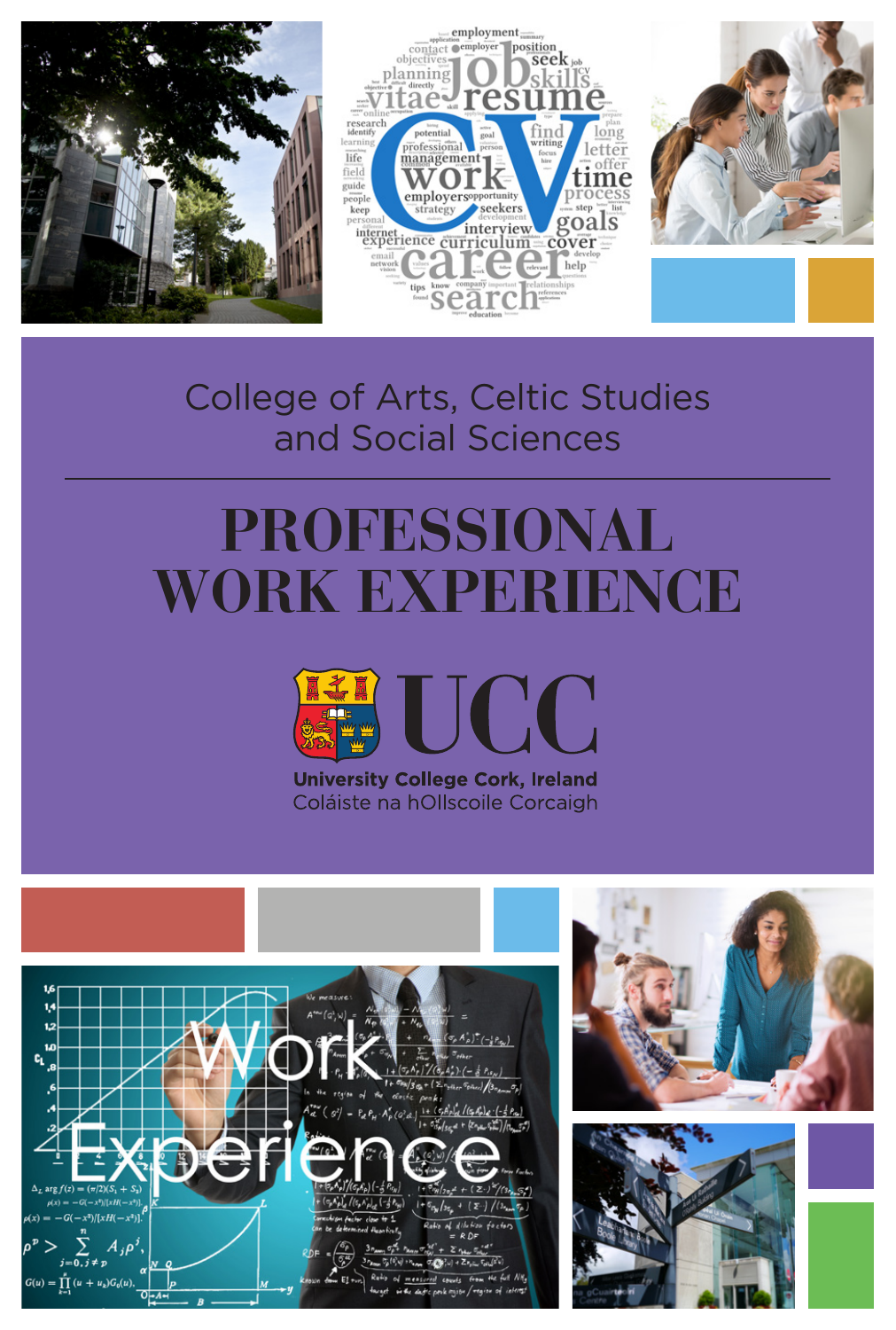

## **Professional Work Experience** PX3001

### **What is PX3001?**

PX3001 is an accredited professional work experience module that allows CACSSS students to explore and develop their career interests. This optional module can be taken in any year of your undergraduate degree. Preparatory training is provided, including advice and guidance on CV writing and interview skills workshops.

## **What's involved in PX3001?**

Students will register their interest in this module and participate in compulsory workshops that will prepare them for the workplace experience.

Students will arrange a professional work experience or an internship with a minimum of 70 hours of workplace engagement. This work experience can be paid or unpaid and can occur in a variety of professional work areas, within or outside of Ireland.

You will have the support of an Academic Mentor from your own area of studies and you will also require a mentor within the workplace. This module is assessed by an academic mentor through an e-portfolio that records and reflects on your work experience.

UCC Career Services will help students produce a professional CV and prepare for the job interview.



## **Why should you do PX3001?**

Students that successfully complete PX3001 will have an **extra 5 credits awarded** to them as a diploma supplement outside of your degree.

Participating in and completing PX3001 will mean that you will be better prepared for the transition to the workplace when you graduate from your degree.

Employers are now seeking graduates with high levels of literacy and digital competence, who are adaptable to different workplace environments. As a CACSSS graduate you will be well placed to meet many key attributes required by employers, such as:

- **Resilience**
- **Critical and creative thinking**
- **Problem solving**
- **Analytical and data management skills**
- **Communications skills**
- **Teamwork and leadership**
- **Literacy, language skills and digital competence.**

By participating in PX3001 you will be supported in identifying these skills and developing the language to express them on a CV and in an interview.

PX3001 will give you the chance to explore areas of professional interest and to gain invaluable, lifelong employability skills.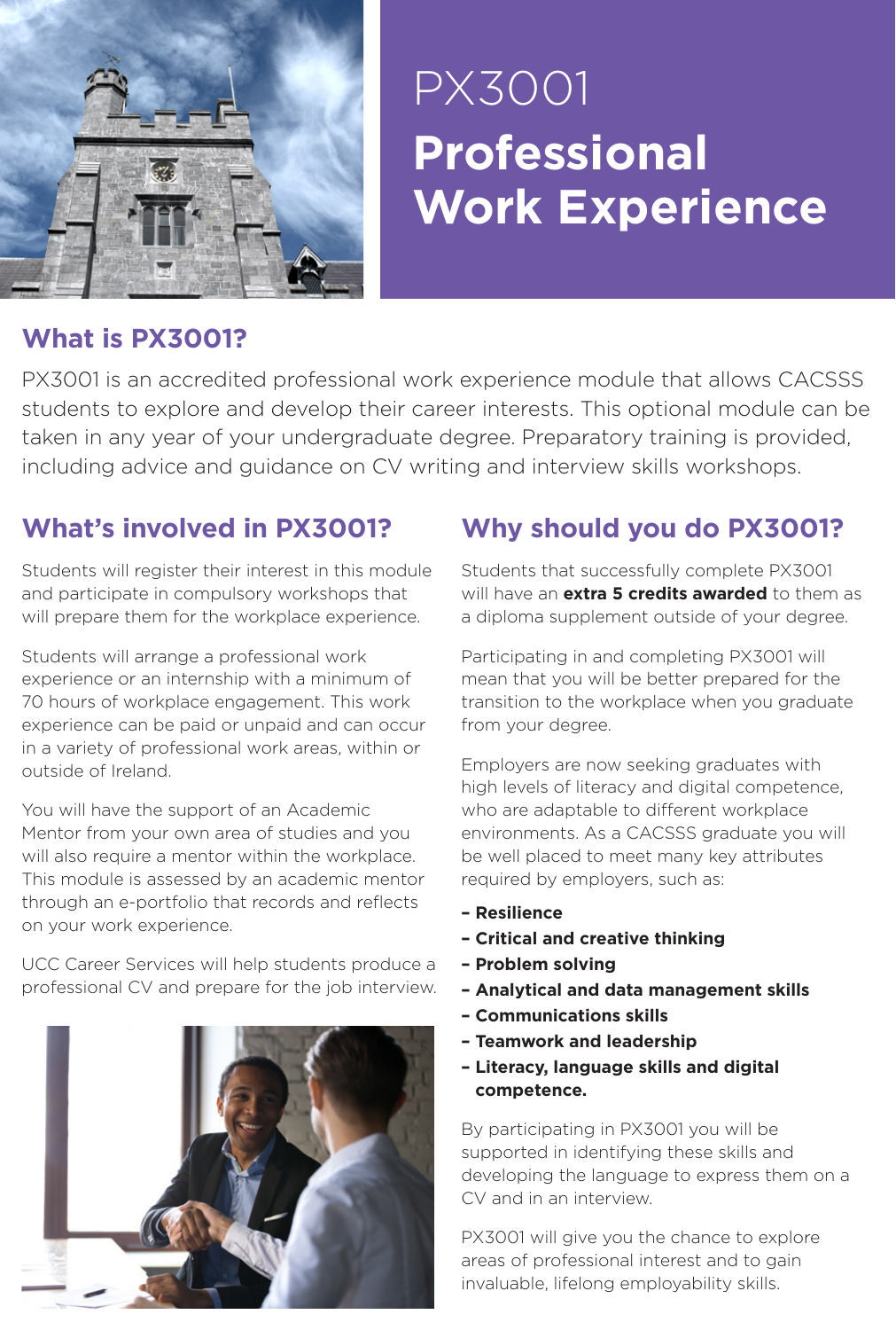

## **Who can participate in PX3001?**

All students in CK101 Arts, and other CACSSS degrees that do not have formal work placements can participate in PX3001. You can participate in PX3001 in any year of your degree programme, prior to the second semester of your final year.













**FIVE STEPS TO YOUR PROFESSIONAL WORK EXPERIENCE**